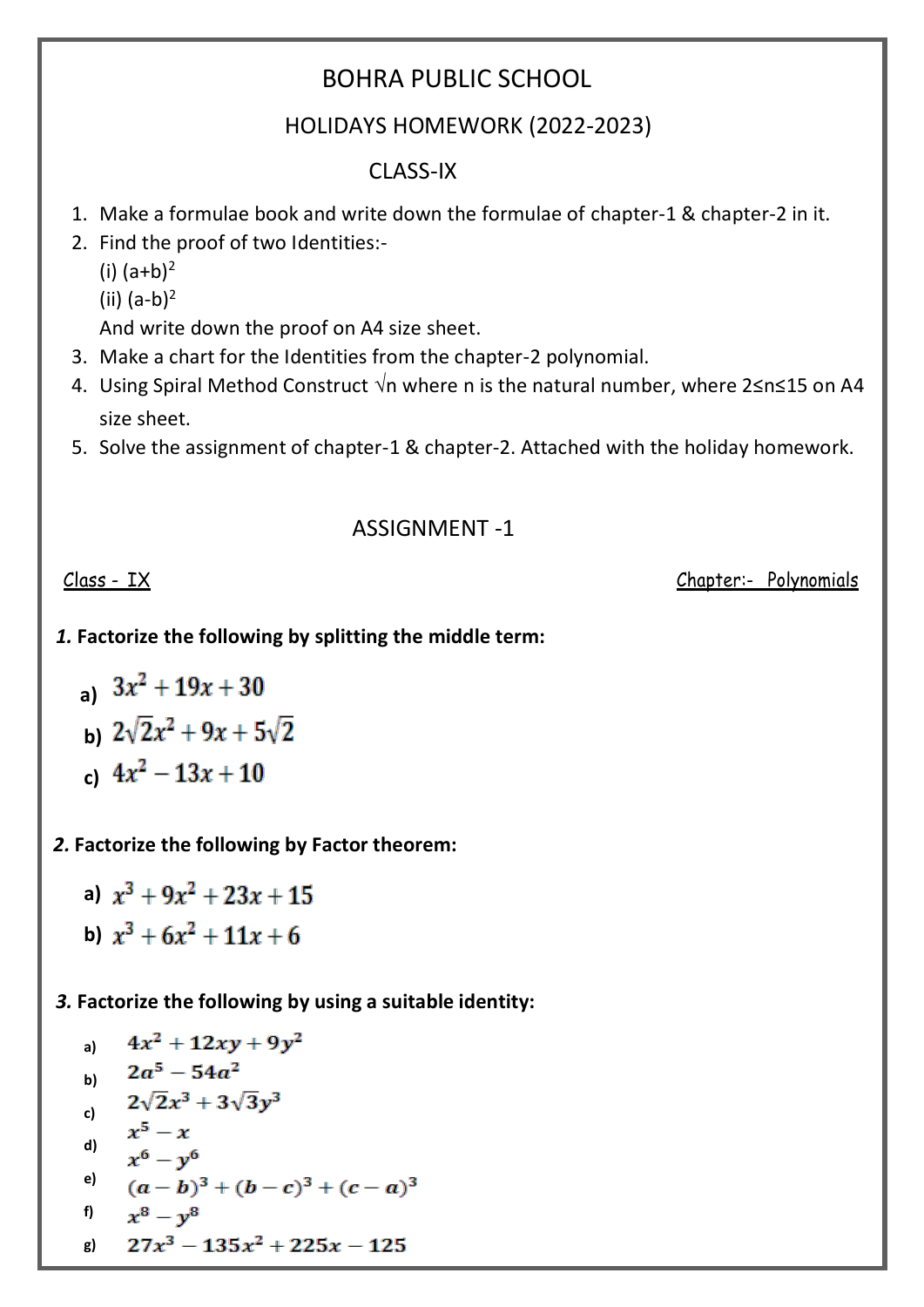**4.** If 5 is a zero of  $x^3 + kx^2 + 2x + 8$ , find k.

5. If  $(x - 2)$  is a zero of  $x^3 - 4x^2 + kx - 8$ , find k.

 *6.* **Factorize the following by using a suitable identity:a)**

$$
a^{3} + b^{3} - 8c^{3} + 6abc
$$
  

$$
\left(a/b\right)^{3} + \left(b/c\right)^{3} + \left(c/a\right)^{3} - 3
$$
  

$$
8x^{3} - 27y^{3} + 125z^{3} + 90xyz
$$

*7.* Find the value of  $a^3 + 8b^3$ , if  $a + 2b = 10$  and  $ab = 15$ .

*8.* Find the value of  $a^3 + 27b^3$ , if  $a - 2b = (-6)$  and  $ab = (-10)$ .

9. **Factorize**  $x^3 - 2x^2 - 5x + 6$ .

10. If  $x + y + z = 8$  and  $xy + yz + zx = 20$ , find the value of  $x^3 + y^3 + z^3 - 3xyz$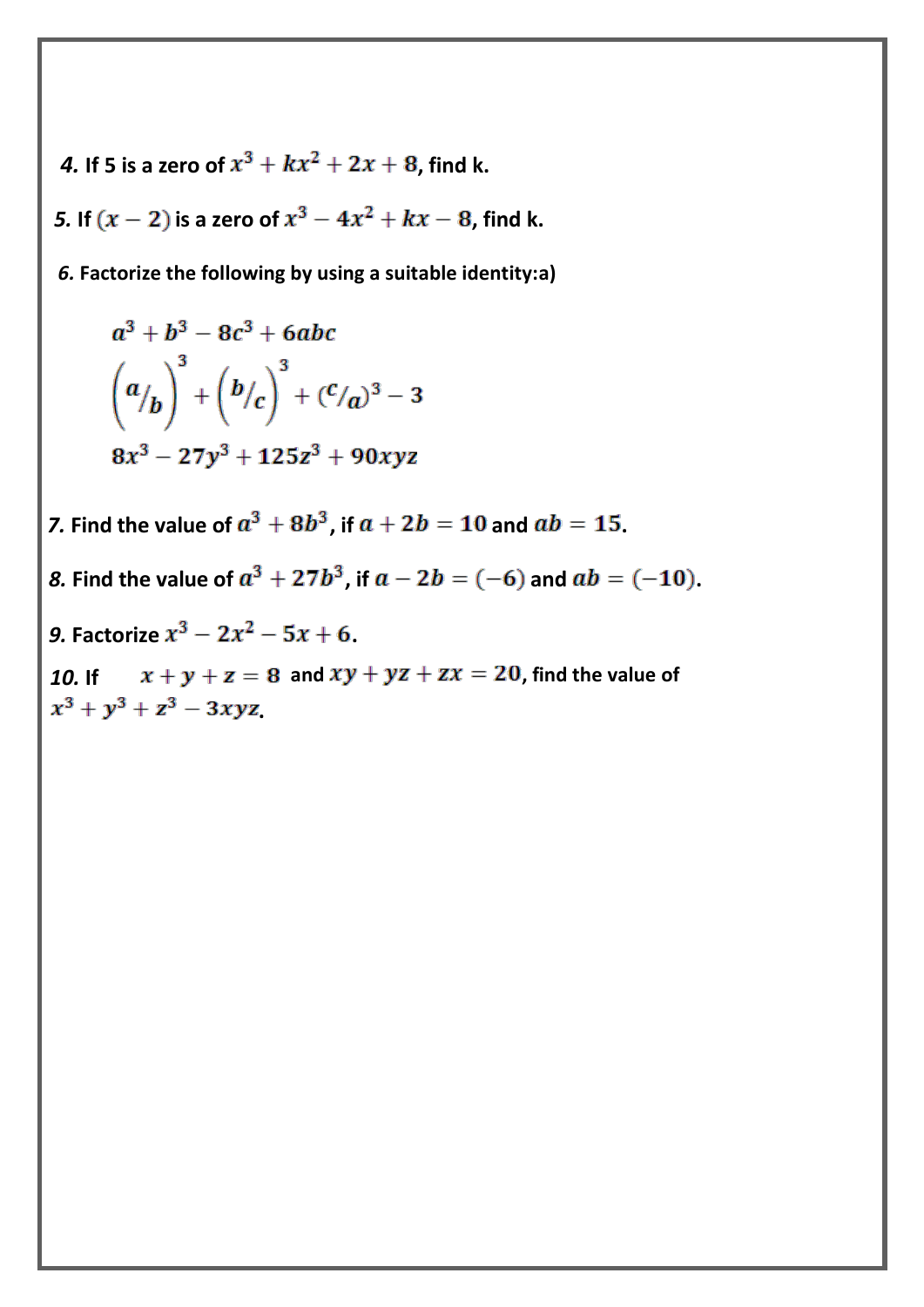#### ASSIGNMENT -2

#### CHAPTER : NUMBER SYSTEM

- 1. Explain each of the following in  $\frac{p}{q}$  form: 2. (i) 0.675(ii) 0.3  $\overline{2}$  (iii) 0.12  $\overline{3}$  (iv) 0.003  $\overline{52}$  (v) 4.  $\overline{32}$  (vi) 2.317317317.... 3. Find two irrational numbers and two rational numbers between 0.5 and 0.55 4. Simplify each of the following by rationalizing the denominator. 5. (i)  $\frac{7+3\sqrt{5}}{7-3\sqrt{5}}$  (ii)  $\frac{2\sqrt{3}-\sqrt{5}}{2\sqrt{2}+3\sqrt{3}}$  (iii)  $\frac{7\sqrt{3}-5\sqrt{2}}{\sqrt{48}+\sqrt{18}}$ 6. Simplify:- a)  $3\sqrt{5}$  +  $-\sqrt{5}$  + $\sqrt{180}$ (b)  $\sqrt{54} + \sqrt{150}$ 7. Give an example each of two irrational numbers, whose
	- (i) difference is a rational number (ii) difference is an irrational number
	- (iii) sum is a rational number
	- (iv) sum is an irrational number
- (v) product is a rational number
- (vi) product is an irrational number
- (vii) quotient is a rational number
- (viii) quotient is an irrational number

#### ASSIGNMENT - 3

#### CHAPTER : LINEAR EQUATION IN TWO VARIABLE

1: Express the following linear equations in the form  $ax + by + c = 0$  and indicate the values of a, b and c in each case:

- (i)  $x y/5 10 = 0$  (ii)  $y 2 = 0$
- 2: Draw the graph of each of the following linear equations in two variables:
- (i)  $y = 3x$  (ii)  $3 = 2x + y$
- 3: If the point (3, 4) lies on the graph of the equation  $3y = ax + 7$ , find the value of a.
- 4: Show that the points A (1, 2), B ( $-1$ ,  $-16$ ) and C (0,  $-7$ ) lie on the graph of thelinear equation  $y = 9x - 7$ .